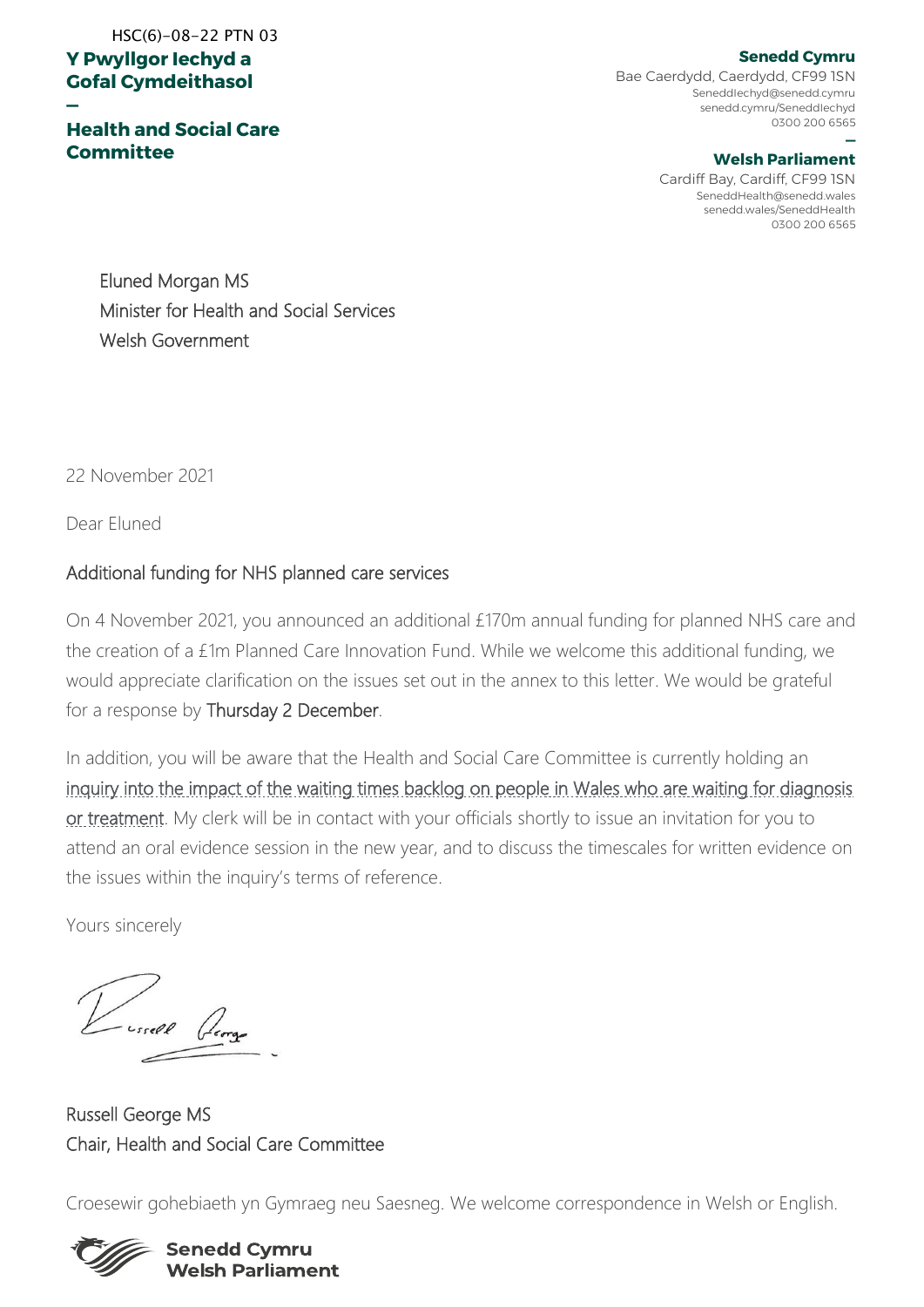# **Annex: additional funding for NHS planned care services**

Following the *announcement on 4 November 2021* of additional funding for NHS planned care services, we would welcome further information on the matters listed below. We would be grateful to receive your response by Thursday 2 December.

# Funding allocation

We note from the waiting times statistics published by StatsWales in October 2021, illustrated in the below figure prepared by Senedd Research, that there is some variation across health boards in respect of the percentage of patient pathways waiting over 36 weeks to begin treatment.

## *Figure 1 Percentage of patient pathways waiting less than 26 weeks, 26 to 36 weeks and over 36 weeks to start treatment by LHB; April 2019 to August 2021*



Source: StatsWales, **[Patient pathways waiting to start treatment by month, grouped weeks and stage of](https://statswales.gov.wales/Catalogue/Health-and-Social-Care/NHS-Hospital-Waiting-Times/Referral-to-Treatment/patientpathwayswaitingtostarttreatment-by-month-groupedweeks)  [pathway](https://statswales.gov.wales/Catalogue/Health-and-Social-Care/NHS-Hospital-Waiting-Times/Referral-to-Treatment/patientpathwayswaitingtostarttreatment-by-month-groupedweeks)** (figure prepared by Senedd Research)

- $1$ What factors may be contributing to the variation in the length of time people are waiting to start treatment in different health board areas, and what role does the Welsh Government have in facilitating the sharing of learning and innovation between health boards?
- $\overline{2}$ The £170m is to be divided equally between health boards on a population basis. In determining this allocation, what account has been taken of any variation in the demographics, degree of deprivation or the extent of the waiting times backlogs in each health board?